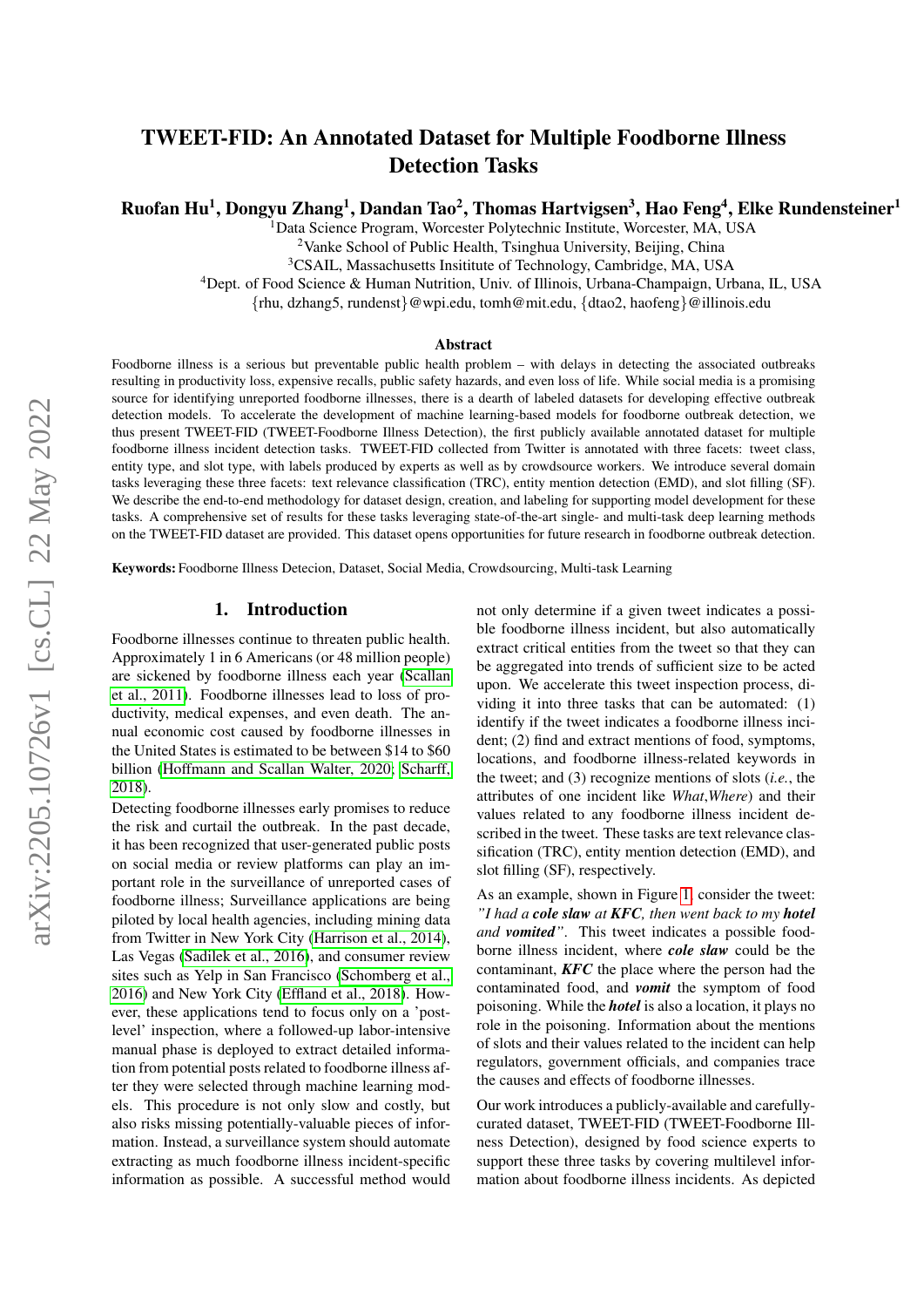| Sample<br><b>Tweet</b> |   | had     | cole                 | slaw | at      | <b>KFC</b>                                                                    |              | then         |              | went   back $ $ | to           | mv           | hotel        | and     | vomited      |
|------------------------|---|---------|----------------------|------|---------|-------------------------------------------------------------------------------|--------------|--------------|--------------|-----------------|--------------|--------------|--------------|---------|--------------|
| <b>EMD</b>             | O | $\circ$ | B-Food I-Food 0      |      |         | <b>B-LOC</b>                                                                  | $\mathbf{o}$ | $\mathbf{o}$ | $\circ$      | $\circ$         | $\mathbf{o}$ | $\circ$      | <b>B-LOC</b> | $\circ$ | <b>B-SYM</b> |
| <b>SF</b>              | O | O       | <b>B-What I-What</b> |      | $\circ$ | <b>B-Where</b> O                                                              |              | $\mathbf{o}$ | $\mathbf{o}$ | $\circ$         | $\circ$      | $\mathbf{o}$ | O            | O       | <b>B-SYM</b> |
| TRC                    |   |         |                      |      |         | This tweet [does] I [does not] indicate a possible foodborne illness incident |              |              |              |                 |              |              |              |         |              |

<span id="page-1-0"></span>Figure 1: An example tweet (top) with labels for several tasks in our TWEET-FID dataset (bottom 3 rows). EMD: Entity Mention Detection, SF: Slot Filling, TRC: Text Relevance Classification. Entity Type Abbreviations: LOC: Location, SYM: symptom. For TRC, the green checkmark indicates the correct task label.

in Figure [1,](#page-1-0) our dataset provides tweets with multiple task labels that can be leveraged for training models for the TRC, EMD, and SF tasks described above. To develop TWEET-FID, food safety experts in our team retrieved English posts from Twitter based on an extended keyword list established in [\(Effland et al., 2018\)](#page-8-6). They selected the keywords with which we retrieve as many potential relevant tweets as possible (*i.e.*, have a high recall). Unfortunately, improving recall tends to hurt precision, so the dataset may inevitably also include many irrelevant tweets.

Compared to expert-given labels, crowd-sourced labeling can be cost-effective and time-efficient. However, a main concern of crowd-sourcing is annotation quality. To clear this concern and develop a reliable and general method of large-scale dataset construction, we first deploy crowd-sourcing to generate multiple annotations for each tweet covering the three facets above. We then establish a quality control mechanism to clean these crowd-sourced annotation sets based on high inter-annotator agreement. Even further, we then ask a group of in-house food scientists to provide some annotations as well. By evaluating the filtered crowdsourced annotations with the unified expert label as the ground-truth label, we succeed in confirming the effectiveness of our quality control mechanism. Our annotation approach can thus be leveraged for similar future work on dataset construction.

To label our tweets, annotators are asked to complete three subtasks: rate the tweet on a Likert scale, tag all relevant entity types in the tweet, and subsequently decide whether the selected entity mention is the value to fill into the designated slots. We enforce that at least one slot must be filled whenever the tweet indicates a possible foodborne illness incident. Then, we create an aggregated class label per tweet using majority voting (MV) and apply two methods, BSC-seq [\(Simpson](#page-8-7) [and Gurevych, 2019\)](#page-8-7) and MV, to aggregate the entity mention labels and slot type labels. The evaluation results indicate that majority voting generates acceptable aggregated labels for all three task labels, while more advanced algorithms are needed for token-level annotation aggregation.

Given our labeled TWEET-FID dataset, we then conduct a comprehensive experimental study of deep learning models performing the three proposed tasks: TRC, EMD, and SF. We utilize the aggregated labels in Tweet-FID to train state-of-the-art single- and multitask deep learning models such as RoBERTa [\(Liu et al.,](#page-8-8) [2019\)](#page-8-8), BiLSTM [\(Graves et al., 2013\)](#page-8-9), and MGADE [\(Wunnava et al., 2020\)](#page-8-10). We then evaluate the trained models with the test set with the ground truth label. Experimentally, we observe that multi-task methods match or exceed single-task methods, likely by learning from interrelationships between the tasks. Our experimental findings illustrate that effective models for these critical tasks can indeed be found. Furthermore, our dataset also provides the opportunity for future research studies to use our work as a baseline.

Our contributions are as follows:

- We developed TWEET-FID, the first publiclyavailable social media dataset with multiple task labels, representing a valuable resource for model development in foodborne disease surveillance.
- TWEET-FID covers three facets: (i) presence of foodborne illness, (ii) entity types in each tweet, and (iii) slot types: the semantic role of the entity mention in the tweets indicating foodborne illness incident. We create aggregated labels for each fact by crowd-sourcing annotations and finding high inter-annotator agreement.
- In addition, we created ground truth labels based on the annotations performed by trained in-house annotators. This allowed us to confirm that the aggregated labels are of high quality. Our work provides a successful methodology for constructing labeled datasets for multi-grained information extraction.
- We design an experimental study that realizes the above three domain tasks by implementing them using single-task and multi-task supervised deep learning-based models on the TWEET-FID dataset. Our findings provide a much-needed reference point for research in model development in foodborne disease surveillance.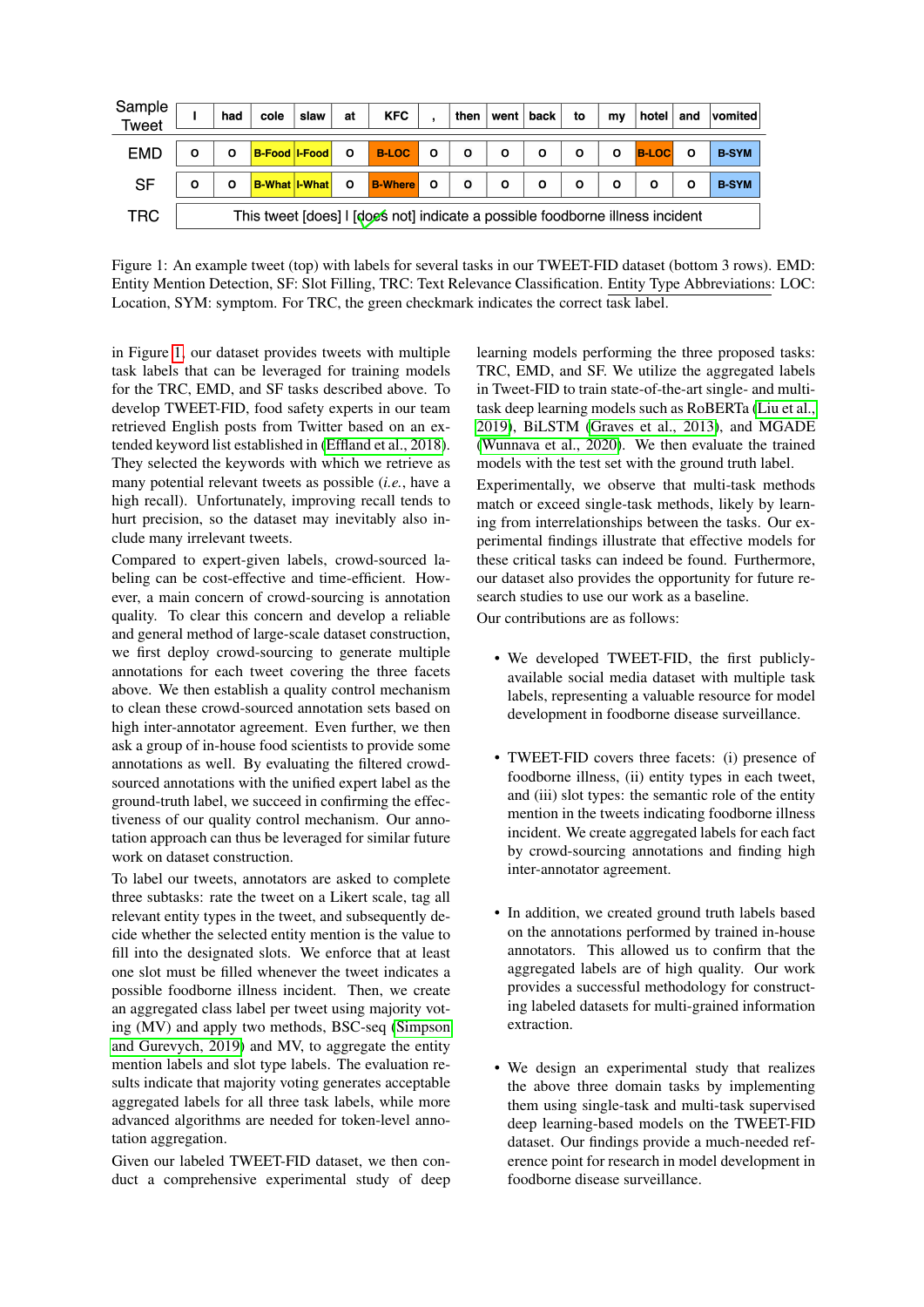# 2. Related Work

Social media data has been identified as a great source of information for public health due to its timeliness and scalability. Many researchers have built effective surveillance systems in the food safety domain, even with vanilla machine learning methods. Most previous work only collect one class label per tweet (*i.e.*, whether it is relevant to foodborne illness events). They identified sick Yelp reviews or tweets with simple machine learning models (like logistic regression, SVM, and Random Forest) for a particular area [\(Harrison](#page-8-3) [et al., 2014;](#page-8-3) [Harris et al., 2014;](#page-8-11) [Harris et al., 2017;](#page-8-12) [Schomberg et al., 2016;](#page-8-5) [Sadilek et al., 2016;](#page-8-4) [Effland](#page-8-6) [et al., 2018\)](#page-8-6). While these prior works classify the relevant posts successfully, more detailed information is retrieved manually during the inspection process, as explained in Section 1. [Haotian et al. \(2021\)](#page-8-13) constructed a Chinese corpus of food safety incident entities using Bi-LSTM-CRF from food safety incident-related news. In our work, we collected not only the sentence label but also the entities mentioned in English tweets and the semantic role they play in foodborne illnesses.

Crowdsourcing is a good option for collecting labels for new datasets at scale [\(Paun and Simpson, 2021\)](#page-8-14). Some works have collected tweets on public health topics and used crowdsourcing to collect annotations. For instance, [Ghenai and Mejova \(2017\)](#page-8-15) construct a twitter dataset to identify Zika-related rumors around the world. Crowdsourcing workers are used to annotate tweet with at least three labels, in which majority voting determines the aggregated labels. However, they did not evaluate the final aggregated labels. [Zong et](#page-8-16) [al. \(2020\)](#page-8-16) collect tweets for Covid-19 event extraction and have at least seven crowdsourcing workers perform annotations on event type and slot values for each tweet. Then, the gold labels for all slots and events are generated by majority votes. They design a quality control mechanism by comparing workers' annotations with the majority votes and filtering out the workers' F1 scores below 0.65. The evaluation results of the aggregated labels of 100 tweets show that the aggregated labels are suitable. However, the small set of 100 tweets cannot draw a firm conclusion that either the quality control mechanism or the aggregation methods are really effective enough to construct a good quality dataset for such a critical public health-related study. In this work, we collect crowdsourcing labels with a quality control mechanism, create aggregated labels, and provide ground truth labels for the whole dataset to evaluate the effectiveness of the quality control mechanism and the chosen label aggregation methods.

# 3. Dataset Creation

It is challenging to collect multi-grained annotations for a specific domain. First, the tasks should be illustrated clearly to collect high-quality labels. Furthermore, it is even harder to merge the labels from multiple annotators into an integrated label. In this sec-

tion, we describe the data collection process, show the ground truth label generation from the expert labels, provide the annotation strategies, and present the data aggregation procedure.

# 3.1. Data collection and preprocessing

Using the Twitter API  $<sup>1</sup>$  $<sup>1</sup>$  $<sup>1</sup>$ , we use keywords to search</sup> for tweets from as early as January 2019. As recommended by food safety experts and the literature [\(Effland et al., 2018\)](#page-8-6) our keywords include common terms and hashtags indicative of foodborne illness: "#foodpoisoning", "#stomachache", "food poison", "food poisoning", "stomach", "vomit", "puke", "diarrhea", and "the runs". We ended up collecting a total of 6,192,537 tweets and filtered out retweets and those with fewer than four tokens to clean the dataset. To develop an effective methodology for future label collection via crowdsourcing at large-scale, we further select 4122 tweets (including 1000 tweets without mentions of these keywords to diversify the dataset) to be labeled by crowd workers and trained experts. This dataset is relative balanced in regard to foodborne illness incident or not. We then normalize the tweets by converting user mentions and URL links to @USER, HTTPURL, respectively. Since emojis may carry important information, we keep emojis and translate the icons into text strings by using the  $\epsilon$ moji module<sup>[2](#page-2-1)</sup>.

#### 3.2. Crowdsourced annotation

We use the Amazon Mechanical Turk (MTurk) crowdsourcing platform to elicit multiple annotations per tweet with a custom interface. An example of the annotating workflow is shown in Figure [2.](#page-3-0)

Participants were asked to complete three tasks: 1) rate<sup>[3](#page-2-2)</sup> the tweet by whether they think it indicates a foodborne illness incident on a Likert scale of 0-5, 2) Highlight all words/phrases that are mentions of food, location, symptoms, and foodborne illness keywords, and 3) Indicate for each highlighted words to fill the slot defined in Table [1.](#page-2-3)

| <b>Slot</b> | <b>Definition</b>                     |
|-------------|---------------------------------------|
| What        | The food have caused the possible     |
|             | foodborne illness incident to happen. |
| Symptom     | The symptoms that the person had.     |
| Where       | The location the person buy the food. |
| Key         | Other keywords related to foodborne   |
|             | illness: e.g., food poisoning.        |

<span id="page-2-3"></span>Table 1: Slot definition used for annotation.

<span id="page-2-0"></span><sup>1</sup>[https://developer.twitter.com/en/doc](https://developer.twitter.com/en/docs/twitter-api) [s/twitter-api](https://developer.twitter.com/en/docs/twitter-api)

<span id="page-2-2"></span><span id="page-2-1"></span><sup>2</sup><https://pypi.org/project/emoji/>

<sup>&</sup>lt;sup>3</sup>We kept this part of the design during our data collection phase. It is useful for either build a regression model or classification model after converting the rating to a binary label.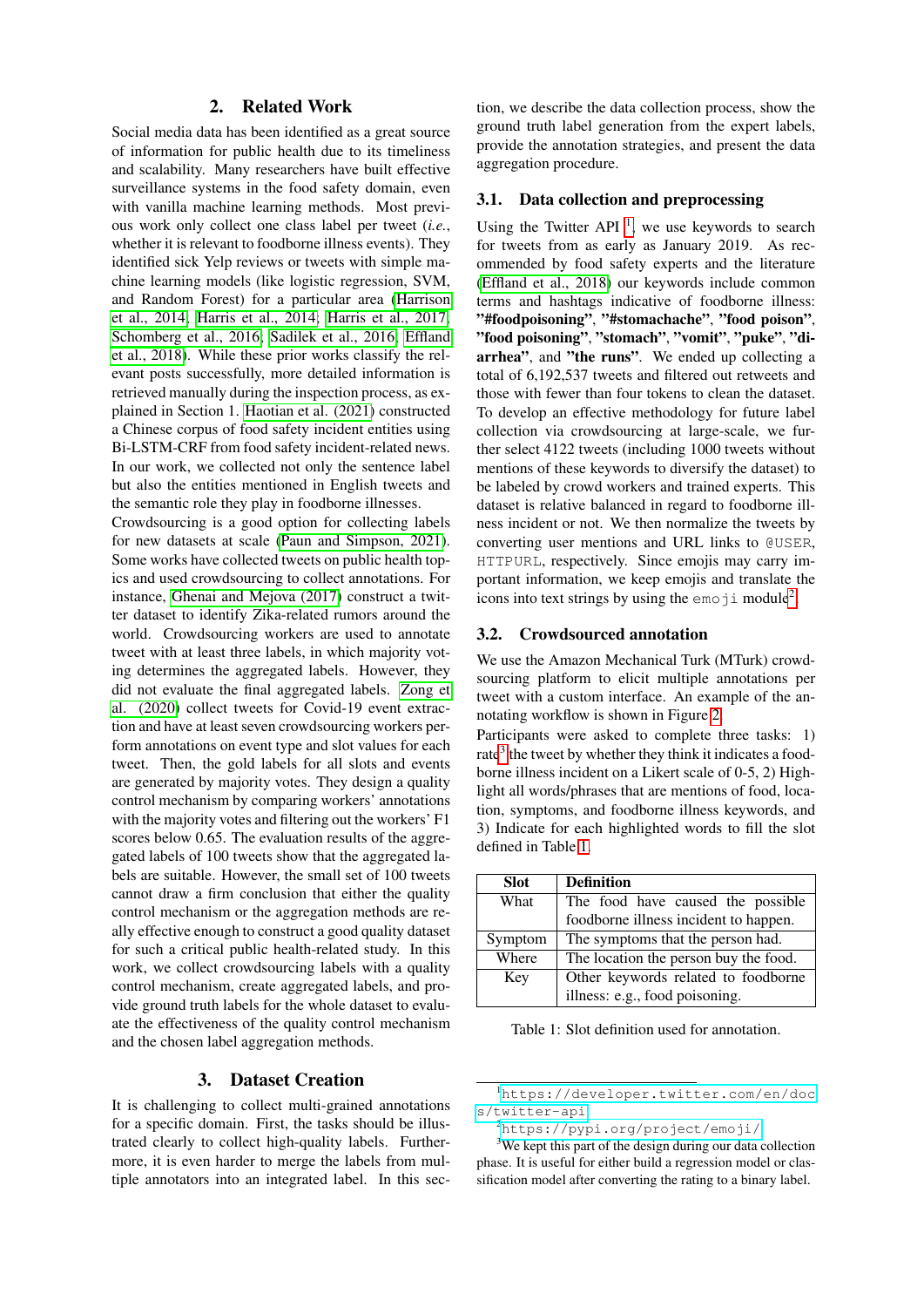

<span id="page-3-0"></span>Figure 2: The workflow of annotating.

#### 3.2.1. Pilot study

In-house study for the design of annotation instructions and the interface. To ensure the usability and clarity of our labeling interface and instructions, we begin with an in-house study. In our preliminary user interface, we provide verbal instructions that explain the project objective, display the screenshot of one completed annotation to help the annotators understand the task, and show the definition of each slot in a foodborne illness incident. We asked 12 graduate students to participate in this study. Participants asked to complete the three annotation tasks shown in Figure [2](#page-3-0) for several tweets. Then we asked them for constructive feedback and suggestions on the interface design. It turned out that they were not familiar with the expected annotations nor the process of providing annotations for the first time. To overcome this, we embedded a twominute video into the interface with a detailed explanation of each task as well as showcasing each of the manipulations available to the annotators which turned out a 0.98 sentence-level annotation agreement and the inter-annotator agreement Krippendorff's  $\alpha_u$ <sup>[4](#page-3-1)</sup> [\(Krip](#page-8-17)[pendorff, 2011\)](#page-8-17) of the entity type annotation and slot type annotation are 0.854 and 0.744 respectively.

Investigating annotation quality. Next, we conduct a pilot study to investigate workers' performance on MTurk. Although MTurk provides a mechanism to only allow workers with a high approval rate to take a task, this screening does not reliably filter out workers who may provide low-quality annotations for our complicated task. Further, using more annotators per instance can help identify low-quality work [\(Zheng et](#page-8-18) [al., 2017\)](#page-8-18). Thus, we set out to develop an effective quality control mechanism while also calibrating an equitable payment strategy. For this, we published an initial batch of 200 tweets. We set the reward as \$0.1 per.  $HIT<sup>5</sup>$  $HIT<sup>5</sup>$  $HIT<sup>5</sup>$ , based on an estimation of a reasonable working

time of roughly 50 seconds per tweet  $6$ . Each tweet was assigned to five unique annotators, resulting in a total of 1000 annotations collected from 110 annotators. Intuitively, the task of tagging entities requires more effort from annotators than rating tweet relevance. Furthermore, identifying slot values relies on effective entity tagging. Thus, we focused on analyzing the entity annotation task to filter out low-quality work that may negatively affect the quality of label aggregation. We measure the similarity over all pairs of crowd annotations with an average macro-F1 score, and the complete algorithm is shown in Algorithm [1.](#page-3-4) We keep only tweets with an average F1 score above a threshold of 0.7. The inter-annotator agreement Krippendorff's  $\alpha_u$ was raised from 0.35 to 0.61 after dropping these low quality annotations.

| <b>Algorithm 1:</b> Rating for entity type annotations of  |
|------------------------------------------------------------|
| one tweet                                                  |
| <b>Result:</b> A list of the rating for each annotation of |
| one tweet                                                  |
| A={ $a_1, a_2, \ldots, a_m$ }, $\overline{R} = [\ ]$ ;     |
| for $a_i \in A$ do                                         |
| $R_i = [\;]$ ;                                             |
| for $a_j \in A, j \neq i$ do                               |
| $r_{i,j} = similarity(a_i, a_j);$<br>$R_i.append(r_{i,j})$ |
|                                                            |
| end                                                        |
| $\overline{R}.append(R_i/len(R_i))$                        |
| end                                                        |
| $\overline{R} \leftarrow \overline{R}/max(\overline{R})$   |
|                                                            |

#### <span id="page-3-4"></span>Working time and compensation. The average work-

<span id="page-3-1"></span><sup>4</sup> https://github.com/LightTag/simpledorff

<span id="page-3-2"></span><sup>&</sup>lt;sup>5</sup>HIT refers to a single, self-contained, virtual task that a

worker can work on, submit an answer, and collect a reward for completing. In our case, the three questions shown in the same interface is a HIT.

<span id="page-3-3"></span><sup>&</sup>lt;sup>6</sup>This corresponds to the US federal minimum wage (\$7.25/hour).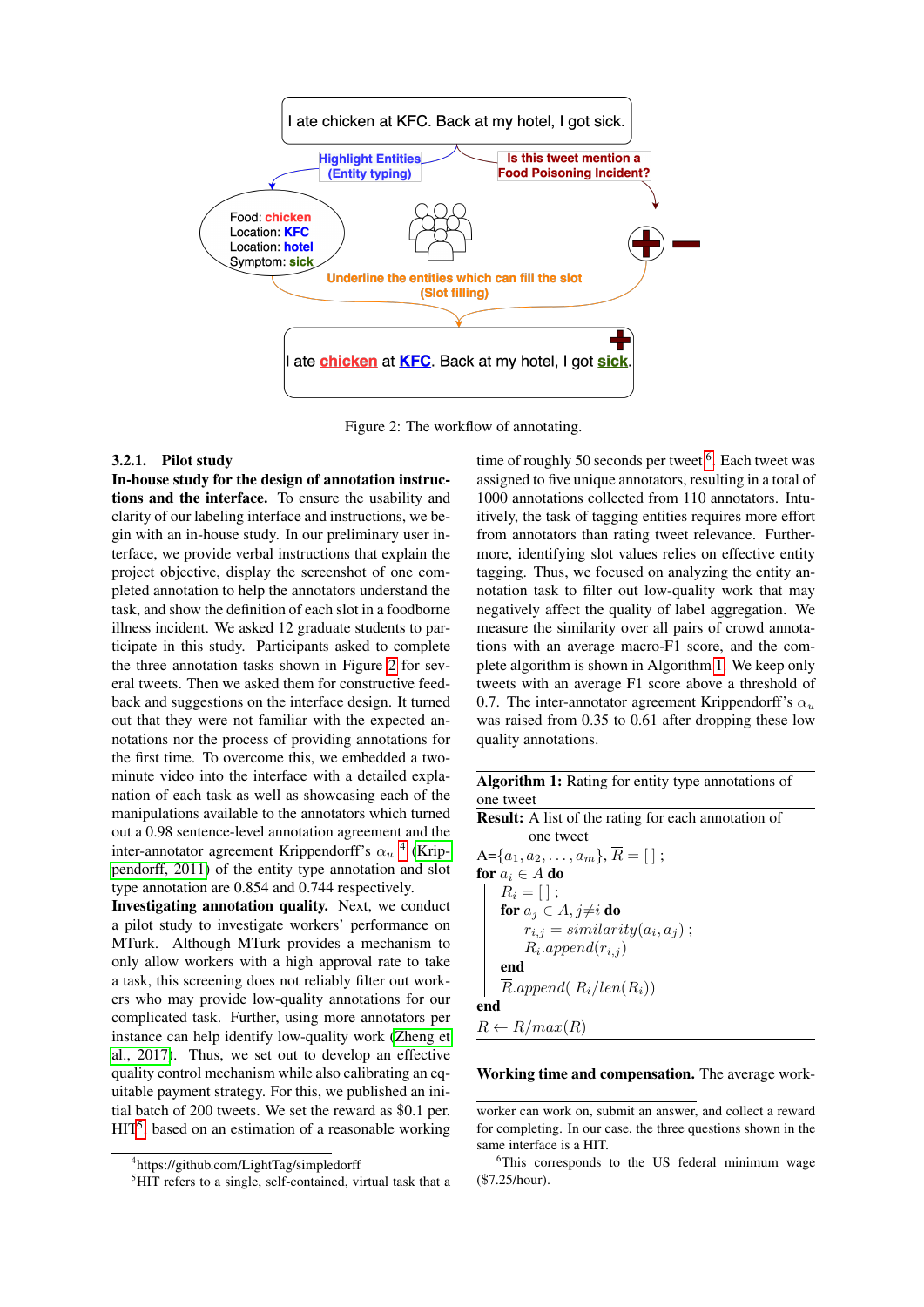ing time in the in-house study was 15s. Thus we deemed 50s on average as a reasonable time for the workers and set the corresponding compensation to \$0.1 per HIT for the first pilot. The results of this pilot study showed an average working time of 47s for goodquality jobs - confirming our compensation strategy.

Controlling annotation quality. In the first pilot study, two of the 110 annotators took more than 80 HITs on MTurk, but over 50% of their work was identified as low quality. Thus, we need to address this risk that a few workers who perform low-quality work may do a great deal of damage to the quality of the final generated labels. To assure the quality of the collected annotation set, our strategy is to split our dataset into small batches and control the HITs available for a worker in each batch - allowing us to confirm their agreement with other workers iteratively. The improvement of the inter-annotator agreement confirms the effectiveness of our quality control mechanism for identifying and preventing low-quality work.

# 3.2.2. Main study

Based on our findings from the pilot study above, we then conduct the main study as follows. For each tweet, we collect annotations for five workers. We rejected low-quality work which is determined with Algorithm [1,](#page-3-4) re-assigning the rejected annotations to other workers. Since the rejection may affect a worker's reputation, we temporarily rejected the low-quality work and approved them after obtaining at least 5 high-quality annotations. We divided the whole dataset into eight batches, and workers were only allowed to take at most 10 tasks in each batch. This way, we can both alleviate the temporary negative impact of our rejection on the annotators and concurrently reduce the potential bias in the collected annotations. If many jobs submitted by a worker were identified as being low-quality, we assign a qualification to the worker to flag this internally within our system and they are no longer qualified to perform more of our tasks. We publish a new batch only after each tweet in the previous batch has a sufficient number of good annotations.

### <span id="page-4-1"></span>3.3. Crowdsourced Label aggregation

We next create aggregated labels for the entity types and overall tweet in parallel since the candidate slot fillers must be entity mentions and the defined slots only exist in the tweets indicating foodborne illness. Subsequently, given the entity label and the sentence label, we can create the slot type label. Since entity typing task and slot filling are both sequence tagging tasks, we employ two methods, majority voting(MV) and Bayesian sequence combination (BSC) referred to as *BSC-seq* in [\(Simpson and Gurevych, 2019\)](#page-8-7), to aggregate the sequence labels and evaluate the aggregation results in Section [4](#page-4-0) to determine which method is more reliable to be used in future similar study on sequence annotation aggregation.

Tweet class label. The class label (relevant to foodborne illness or not) of a tweet is decided based on majority voting. Since we collected the sentence score on a scale of 0-5, we need to convert the rating score to binary label *i.e.*, we transformed the rating score to the class label 1 if it is higher than 2, and class 0 otherwise. Then we applied majority voting on the binary labels (ties are assigned to class 1).

Entity type label. To represent the beginning, inside, and outside of each entity, we convert the annotations into labels with the *BIO* schema (BIO stands for Beginning, Inside and Outside of an entity). The majority voting results may include some labels against the rules, *e.g.*, the label of an entity may begin with 'I-'. For these cases, we assign a label of "B-entity\_type" to the token before. For the BSC method, we do no postprocessing on the aggregated labels since this method is specifically for sequence annotation aggregation.

Slot type label. If the tweet is irrelevant to a foodborne illness incident, we ignore the slot type annotations of all entities included in the tweet. Otherwise, we first drop the annotations with inconsistent entity boundary or entity labels with the aggregated entity label. Then, we employed majority voting and BSC to determine the slot type on the left annotations separately.

# 3.4. Generate ground truth from expert labels

We collect two expert labels for each tweet from 12 trained graduate students who major in either data science or food science and then unify them as the ground truth label. For the tweet class label, since we collected the Likert label of the tweet, we need to convert the rating score to a binary label, which we achieve by transforming the rating score to the class label 1 if it is higher than 2, and class 0 otherwise. We gather a third person to make a final decision if the labels of the two sentences cannot reach an agreement. For the entity type, we take the union of the two expert entity type labels as the final ground truth. Subsequently, we take the union of the two expert labels of slot type and solve the conflict with the help of a third person. There are only 86 tweets (∼2%) that have conflicting expert annotations on the sentence label. As for the slot filling label, only 307 (∼7%) tweets, including the 86 tweets with conflict sentence-level annotations, have conflict expert annotations. This confirms that the experts in the vast majority of the cases have a strong agreement on the labels for the most of the instances. Furthermore, we can thus confidently conclude that there is a 'ground truth' for the dataset.

# 4. Dataset Characteristics

# <span id="page-4-0"></span>4.1. Dataset splits and statistics

Our dataset includes 1362 (33%) tweets relevant to the spread of foodborne illness and 2760 (67%) irrelevant tweets. 758 tweets among the irrelevant ones do not contain any entities. We do a train-validation-test split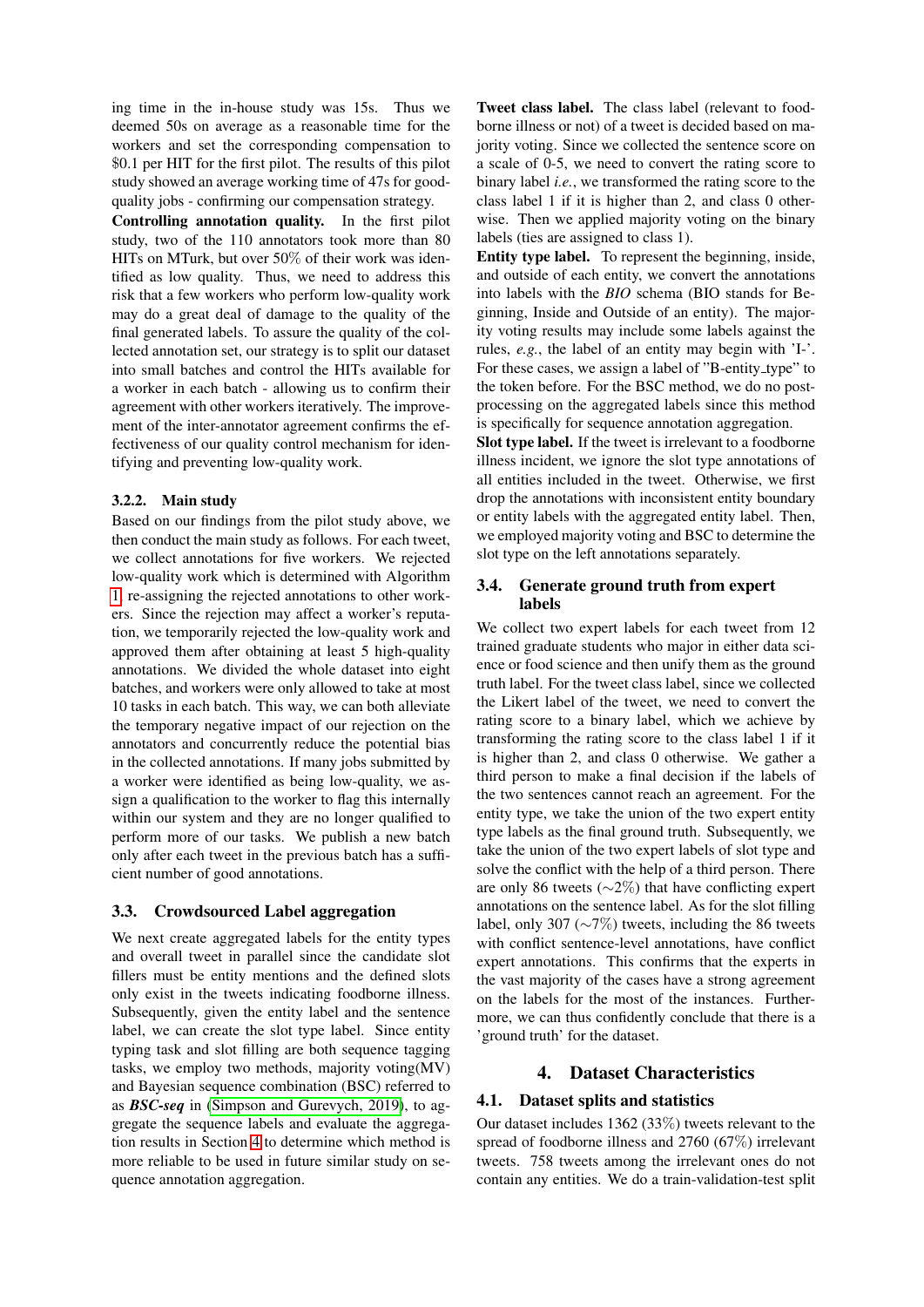for Tweet-FID based on the unified expert label. The training set consists of 1088 relevant tweets and 2210 irrelevant tweets. The validation set includes 137 relevant tweets and 275 irrelevant tweets. The test set consists of 137 relevant tweets and 275 irrelevant tweets. Thus, the split ratio is close to 8:1:1. This split is stratified by the tweet-level relevance class. Detailed statistics of the entity type labels and slot type labels are shown in the Appendix.

# 4.2. Quality Evaluation

### 4.2.1. Evaluation metrics

The three annotation tasks are classical NLP: either sentence classification or sequence labeling. We use accuracy to measure the tweet class labels. The entity type and slot type correspond to sequence labeling problem, thus we evaluate these labels with Strict  $F_1$  and **Type**  $F_1^7$  $F_1^7$ , both of which are evaluation metrics introduced in semEval-2013-task9. A named entity usually has a clear boundary, however, people may segment the entity mentions at different positions. For example, *"my stomach hurts really bad."* describes the symptom and some people may only take *"stomach hurts"* but others may select *"stomach hurts really bad"* as the symptom. All of them have identified the text span successfully, but the boundaries do not exactly match. Under such a scenario, the **Type**  $F_1$  is more appropriate as a metric.

### <span id="page-5-3"></span>4.2.2. Quality of the crowdsourced annotations

We evaluate the five crowdsourced annotations on the three tasks for each instance by referring to the unified expert label as the ground truth. The evaluation results are shown in Table [2.](#page-5-1) We find that the annotation quality of the train/validation/test is similar, and the train/validation/test sets have similar data distribution. There are 20,610 annotations collected from 3730 workers, so each worker contributes 5.5 annotations on average, and the median value is 5.

|                 | Sentence Label |         | <b>Entity Type</b> |       | Slot Type                                       |       |  |
|-----------------|----------------|---------|--------------------|-------|-------------------------------------------------|-------|--|
|                 | Accuracy       | $F_{1}$ |                    |       | Strict $F_1$ Type $F_1$ Strict $F_1$ Type $F_1$ |       |  |
| Train           | 0.745          | 0.687   | 0.637              | 0.715 | 0.477                                           | 0.534 |  |
| Validation      | 0.766          | 0.711   | 0.634              | 0.714 | 0.478                                           | 0.540 |  |
| <b>Test</b>     | 0.724          | 0.679   | 0.578              | 0.666 | 0.435                                           | 0.505 |  |
| <b>Full set</b> | 0.744          | 0.689   | 0.631              | 0.710 | 0.472                                           | 0.531 |  |

<span id="page-5-1"></span>Table 2: Evaluation results of all annotaions for the three labels of sentence label, entity type, and slot type. Metrics: Accuarcy and  $F_1$  for sentence label, Strict  $F_1$ and Entity Type  $F_1$  for entity type and slot type.

### 4.2.3. Quality of the aggregated label

We evaluate the aggregated label for the training and validation set by comparing it with the ground truth since the label quality of the training and validation set may affect the downstream learning tasks. The evaluation results in Table [3](#page-5-2) confirm the effectiveness of

the quality control mechanism and aggregation methods for entity type labels. One reason for the relatively worse performance of BSC is the sparsity of the worker annotation. As mentioned in Section [4.2.2,](#page-5-3) each worker only gives 5.5 annotations on average and the median value is 5, which means it is difficult for the annotator model to learn the noise and bias of each annotator due to the limited information. The aggregation methods for slot type label aggregation are nonideal, and more advanced methods are needed for the challenging slot type annotation aggregation task.

| Method | Sentence Label | <b>Entity Type</b><br>Slot Type |       |       |                                                 |       |
|--------|----------------|---------------------------------|-------|-------|-------------------------------------------------|-------|
|        | Accuracy       | $F_1$                           |       |       | Strict $F_1$ Type $F_1$ Strict $F_1$ Type $F_1$ |       |
| MV     | 0.824          | 0.791                           | 0.784 | 0.828 | 0.613                                           | 0.657 |
| BSC.   | NA             | NА                              | 0.744 | 0.823 | 0.484                                           | 0.531 |

<span id="page-5-2"></span>Table 3: Evaluation of the aggregation for the three labels of sentence label, entity type, and slot type on the training and validation sets.

# 5. Experiments

# 5.1. Evaluation tasks

Based on the labels collected, we design three tasks and evaluate state-of-the-art deep learning methods on these three tasks with both the aggregated label and the ground truth label.

Text relevance classification (TRC). This task is to predict whether a given tweet indicates a possible foodborne illness incident. As described in Section [3.3,](#page-4-1) in our dataset, each tweet comes with a binary class label, which denotes whether the tweet is relevant to foodborne illness or not. These binary class labels are the gold standard labels for TRC tasks. Models trained on this task can be applied to detect possible foodborne illness incidents mentioned in online posts.

Entity mention detection (EMD). In our data set, we highlight all words or phrases belonging to specific entity classes (food, location, symptom, and foodborne illness keywords). The EMD task aims to identify all the mentions of the four types of entities listed above. EMD is different from the classical Named Entity Recognition (NER) task, in that the latter only focuses on the named entities. Here, EMD requires extracting both named and unnamed entities. Actually, in many tweets, people may mention many entities without providing their actual names. Therefore, the EMD task may help us find more information related to foodborne illness incidents than the NER task.

Slot filling (SF). This task is to extract the text spans that can fill the slot defined in Table [1](#page-2-3) in a given tweet. As described in the last paragraph, entity mentions that play specific roles in a foodborne illness incident contain more valuable information than other entity mentions.

Combination Tasks. In our setting, a tweet contains one or more slots if and only if the tweet is labeled as a relevant tweet. These slots are always a subset of all entities. In this study, in addition to learning each

<span id="page-5-0"></span><sup>7</sup><https://pypi.org/project/nervaluate/>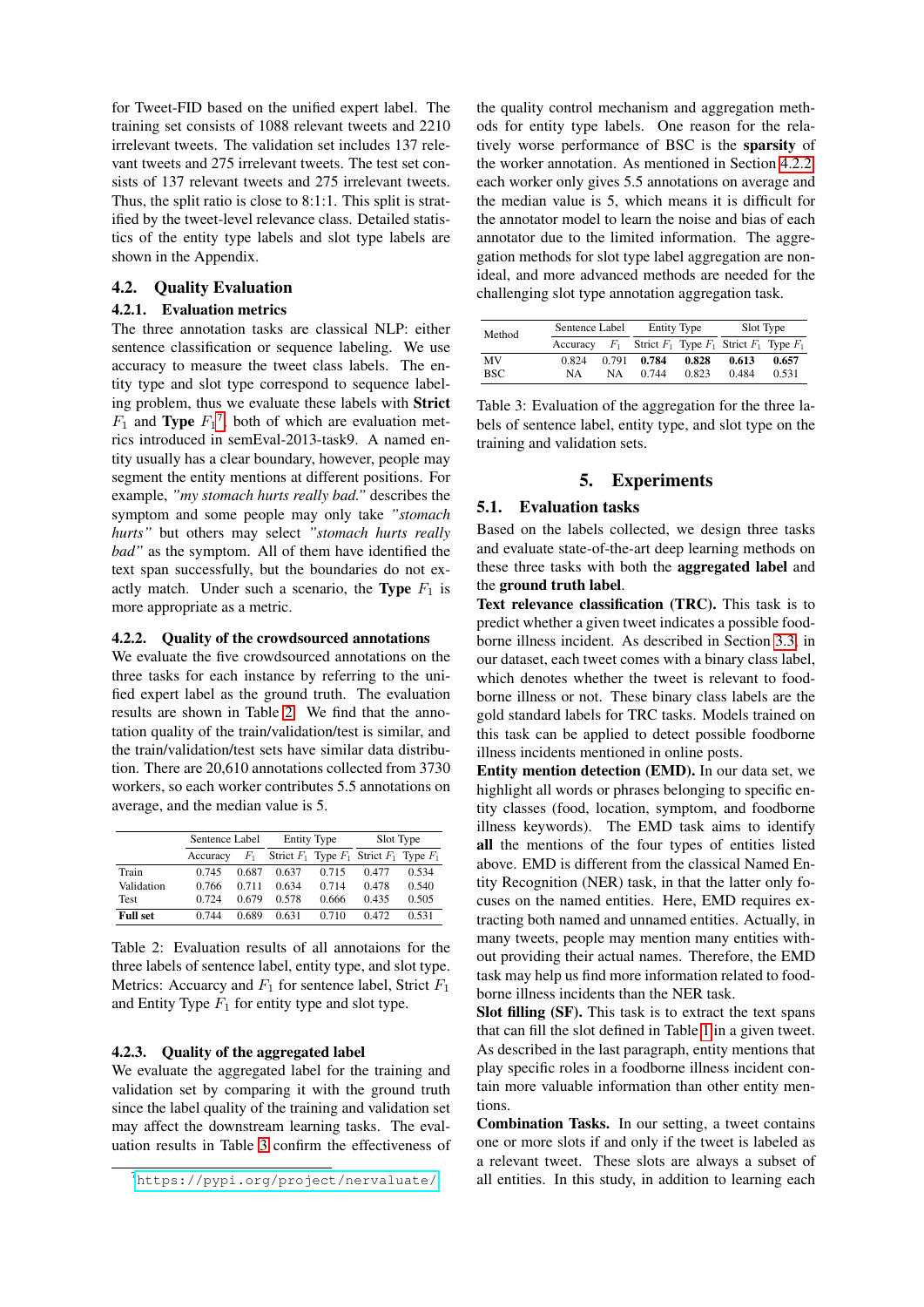|              |                                                                     |          | <b>TRC</b>                       |                                                                    | <b>EMD</b>                       | <b>SF</b>                                                             |                                 |  |
|--------------|---------------------------------------------------------------------|----------|----------------------------------|--------------------------------------------------------------------|----------------------------------|-----------------------------------------------------------------------|---------------------------------|--|
|              | Label Source Learning Methods                                       | Accuracy | $F_1$                            | Strict $F_1$                                                       | Type $F_1$                       | Strict $F_1$                                                          | Type $F_1$                      |  |
|              | RoBERTa - TRC                                                       |          | $.730 \pm .013$ 707 $\pm .011$   | N/A                                                                | N/A                              | N/A                                                                   | N/A                             |  |
|              | RoBERTa* - EMD                                                      | N/A      | N/A                              |                                                                    | $.729 \pm .003$ $.804 \pm .003$  | N/A                                                                   | N/A                             |  |
|              | RoBERTa* - SF                                                       | N/A      | N/A                              | N/A                                                                | N/A                              |                                                                       | $.565 \pm .003$ $.621 \pm .009$ |  |
|              | RoBERTa* - TRC+EMD                                                  |          |                                  | .778 ± .018 .743 ± .014 .745 ± .007 .811 ± .005                    |                                  | N/A                                                                   | N/A                             |  |
|              | RoBERTa* - TRC+SF                                                   |          | $.795 \pm .021$ $.755 \pm .018$  | N/A                                                                | N/A                              |                                                                       | $.599 \pm .012$ $.664 \pm .015$ |  |
|              | RoBERTa* - EMD+SF                                                   | N/A      | N/A                              |                                                                    |                                  |                                                                       |                                 |  |
| MV           | <b>BILSTM - TRC</b>                                                 |          | $.720 \pm .007$ .677 $\pm .011$  | N/A                                                                | N/A                              | N/A                                                                   | N/A                             |  |
|              | BILSTM <sup>*</sup> - EMD                                           | N/A      | N/A                              |                                                                    | $.705 \pm .005$ . 766 $\pm .006$ | N/A                                                                   | N/A                             |  |
|              | BiLSTM* - SF                                                        | N/A      | N/A                              | N/A                                                                | N/A                              | $.538 \pm .008$ $.584 \pm .015$                                       |                                 |  |
|              | BILSTM* - TRC+EMD                                                   |          |                                  | .744 ± .024 .710 ± .017 .716 ± .003 .770 ± .024                    |                                  | N/A                                                                   | N/A                             |  |
|              | BILSTM* - TRC+SF                                                    |          | $.751 \pm .034$ .717 $\pm .024$  | N/A                                                                | N/A                              | $.579 \pm .007$ $.618 \pm .009$                                       |                                 |  |
|              | BiLSTM* - EMD+SF                                                    | N/A      | N/A                              |                                                                    |                                  | $.718 \pm .007$ . $.773 \pm .006$ . $.557 \pm .016$ . $.593 \pm .017$ |                                 |  |
|              | <b>MGADE - TRC +EMD</b>                                             |          |                                  | $.739 \pm .022$ $.710 \pm .015$ $.689 \pm .007$ $.775 \pm .005$    |                                  | N/A                                                                   | N/A                             |  |
|              | MGADE - TRC +SF                                                     |          | $.750 \pm .017$ . 714 $\pm .013$ | N/A                                                                | N/A                              |                                                                       | $.528 \pm .037$ $.603 \pm .030$ |  |
|              | RoBERTa* - EMD                                                      | N/A      | N/A                              |                                                                    | $.691 \pm .004$ .773 $\pm .008$  | N/A                                                                   | N/A                             |  |
|              | RoBERTa* - SF                                                       | N/A      | N/A                              | N/A                                                                | N/A                              |                                                                       | $.541 \pm .007$ $.615 \pm .009$ |  |
|              | RoBERTa* - TRC#+EMD .779 ± .033 .741 ± .023 .716 ± .012 .787 ± .012 |          |                                  |                                                                    |                                  | N/A                                                                   | N/A                             |  |
|              | RoBERTa* - TRC#+SF                                                  |          | $.804 \pm .008$ .757 $\pm .005$  | N/A                                                                | N/A                              |                                                                       | $.585 \pm .002$ $.657 \pm .006$ |  |
| <b>BSC</b>   | RoBERTa* - EMD+SF                                                   | N/A      | N/A                              |                                                                    |                                  | .708 ± .002 .781 ± .007 .561 ± .007 .627 ± .009                       |                                 |  |
|              | BiLSTM <sup>*</sup> - EMD                                           | N/A      | N/A                              |                                                                    | $.677 \pm .008$ .753 $\pm .011$  | N/A                                                                   | N/A                             |  |
|              | BiLSTM* - SF                                                        | N/A      | N/A                              | N/A                                                                | N/A                              |                                                                       | $.520 \pm .011$ $.583 \pm .009$ |  |
|              | $BiLSTM* - TRC^{\#}+EMD$                                            |          |                                  | $.751 \pm .047$ 73 $+ .030$ 794 $\pm .006$ 773 $\pm .007$          |                                  | N/A                                                                   | N/A                             |  |
|              | BiLSTM* - TRC <sup>#</sup> +SF                                      |          | $.755 \pm .007$ 717 $\pm .008$   | N/A                                                                | N/A                              |                                                                       | $.566 \pm .007$ $.624 \pm .008$ |  |
|              | BiLSTM* - EMD+SF                                                    | N/A      | N/A                              |                                                                    |                                  | .698 ± .005 .770 ± .007 .544 ± .016 .599 ± .016                       |                                 |  |
|              | $MGADE - TRC^+ + EMD$                                               |          |                                  | $.707 \pm .025$ $.687 \pm .015$ $.658 \pm .014$ $.759 \pm .020$    |                                  | N/A                                                                   | N/A                             |  |
|              | $MGADE - TRC^{\#} + SF$                                             |          | $.732 \pm .030$ . 705 $\pm .019$ | N/A                                                                | N/A                              |                                                                       | $.527 \pm .016$ $.598 \pm .017$ |  |
|              | RoBERTa - TRC                                                       |          | $.833 \pm .006$ .773 $\pm .011$  | N/A                                                                | N/A                              | N/A                                                                   | N/A                             |  |
|              | RoBERTa* - EMD                                                      | N/A      | N/A                              |                                                                    | $.735 \pm .008$ $.803 \pm .007$  | N/A                                                                   | N/A                             |  |
|              | RoBERTa* - SF                                                       | N/A      | N/A                              | N/A                                                                | N/A                              | $.617 \pm .002$ $.697 \pm .011$                                       |                                 |  |
|              | RoBERTa* - TRC+EMD                                                  |          |                                  | $.847 \pm .008$ . 795 $\pm .008$ . 752 $\pm .006$ . 315 $\pm .009$ |                                  | N/A                                                                   | N/A                             |  |
|              | RoBERTa* - TRC+SF                                                   |          | $.838 \pm .013$ .779 $\pm .014$  | N/A                                                                | N/A                              |                                                                       | $.648 \pm .003$ 705 $\pm .014$  |  |
|              | RoBERTa* - EMD+SF                                                   | N/A      | N/A                              |                                                                    |                                  | $.749 \pm .012$ $.811 \pm .013$ $.646 \pm .003$ $.705 \pm .008$       |                                 |  |
| Ground Truth | <b>BiLSTM - TRC</b>                                                 |          | $.774 \pm .015$ $.674 \pm .012$  | N/A                                                                | N/A                              | N/A                                                                   | N/A                             |  |
|              | BiLSTM* - EMD                                                       | N/A      | N/A                              |                                                                    | $.727 \pm .004$ .787 $\pm .004$  | N/A                                                                   | N/A                             |  |
|              | BiLSTM* - SF                                                        | N/A      | N/A                              | N/A                                                                | N/A                              | $.582 \pm .007$ $.621 \pm .007$                                       |                                 |  |
|              | BILSTM* - TRC+EMD                                                   |          |                                  | $.817 \pm .009$ . 743 $\pm .013$ . 747 $\pm .006$ . 800 $\pm .003$ |                                  | N/A                                                                   | N/A                             |  |
|              | BILSTM* - TRC+SF                                                    |          | $.814 \pm .008$ .748 $\pm .012$  | N/A                                                                | N/A                              |                                                                       | $.620 \pm .013$ $.655 \pm .010$ |  |
|              | BiLSTM* - EMD+SF                                                    | N/A      | N/A                              |                                                                    |                                  | $.746 \pm .005$ $.797 \pm .008$ $.602 \pm .008$ $.633 \pm .013$       |                                 |  |
|              | <b>MGADE - TRC +EMD</b>                                             |          |                                  | $.826 \pm .019$ .770 $\pm .016$ .714 $\pm .012$ .789 $\pm .012$    |                                  | N/A                                                                   | N/A                             |  |
|              | MGADE - TRC +SF                                                     |          | $.810 \pm .029$ .732 $\pm .044$  | N/A                                                                | N/A                              |                                                                       | $.562 \pm .016$ $.636 \pm .029$ |  |

<span id="page-6-0"></span>Table 4: Performance of each method learning from noisy labels and ground truth labels on three tasks of text relevance classification (TRC), entity mention detection (EMD), and slot filling (SF). Metrics: Accuracy and  $F_1$ for TRC, Strict  $F_1$  and Entity Type  $F_1$  for EMD and SF. \*: with a CRF layer. #: the labels are from majority voting (MV).

task individually, we also design several combinations of these tasks that can be learned jointly to observe multi-task models' performance on these tasks. The first two are TRC + EMD and TRC + SF. We pair TRC with the other two tasks since we want to see if the sentence-level and token-level can benefit from each other. Especially the SF task, given that in our dataset, at least one entity mention must be a slot value if and only if the tweet indicates a possible foodborne illness incident. The model that can utilize such relationships may achieve better performance. We also introduce the combination of EMD and SF tasks to observe the relation between the two token tasks.

#### 5.2. Models

To establish a starting point for future study, we evaluate several baseline models on TWEET-FID. Configurations of each method and implementation details are available in the Appendix.

• RoBERTa: This pretrained deep learning model, proposed by [\(Liu et al., 2019\)](#page-8-8), builds on BERT [\(Devlin et al., 2018\)](#page-7-0), and refines the pre-training procedure by removing the next-sentence prediction tasks and training with larger learning rates and mini-batch. [\(Liu et al., 2019\)](#page-8-8) implements RoBERTa on multiple tasks and shows that RoBERTa can achieve state-of-the-art results on several benchmarks. RoBERTa is implemented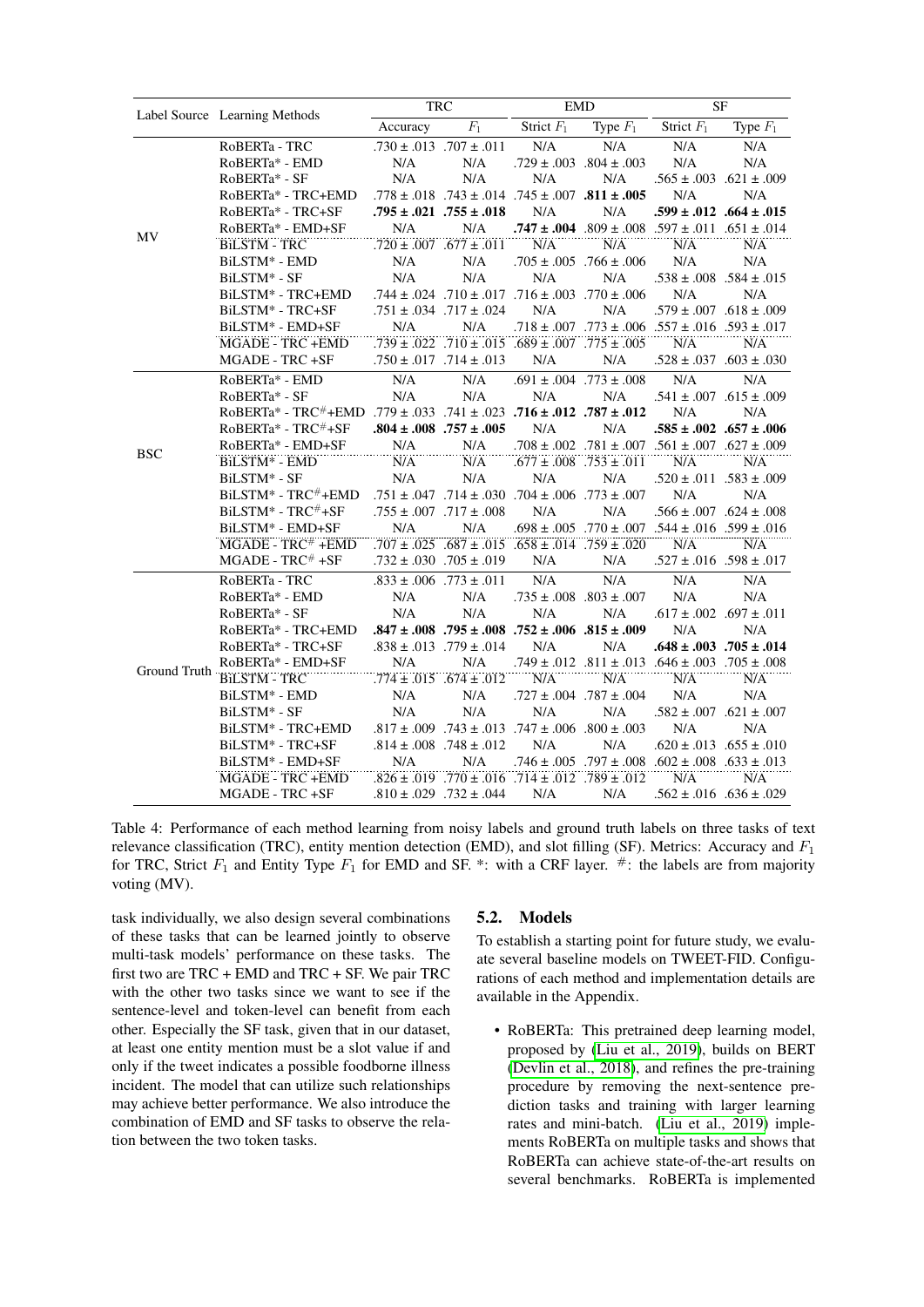for all tasks. For each task, we pair RoBERTa with a classification head as the top layer (linear layer on top of hidden state output). For EMD and SF tasks, we create the network with a CRF layer on top of the linear classification layer. For multi-task combinations (TRC + EMD, TRC + SF), we assign two classification heads on top of the model's hidden state output, one head for one task.

- BiLSTM: Bidirectional LSTM is a widely used sequence architecture. In this study, we input the sequence of GloVe embeddings<sup>[8](#page-7-1)</sup> of each tweet into the BiLSTM, the hidden states of the BiL-STM are fed into a classifier for the final prediction. Same as RoBERTa, we add a CRF layer on top of the linear classification layer for EMD and SF tasks. For multi-task combinations (TRC + EMD, TRC + SF), we assign two classification heads on top of the BiLSTM's hidden states, one head for one task. The TRC task classification layer takes the concatenation of the last hidden states from both directions as input. EMD and SF tasks take the hidden state of each word from both directions as input.
- MGADE: A multi-grained joint deep network model proposed by [\(Wunnava et al., 2020\)](#page-8-10), was designed to concurrently solve both ADE entity recognition and ADE assertive sentence classification. The model is equipped with a dual-attention mechanism to construct multiple distinct sentence representations to capture both task-specific and semantic information in a sentence. As for the BiLSTM model, the pre-trained GloVe embedding is provided to the model. We applied this model to our TRC + EMD and TRC + SF tasks.

# 5.3. Experimental results

Table [4](#page-6-0) presents the evaluation results of each method. When comparing single-task and multi-task methods, we observe that multi-task methods can match or exceed the performance of single-task counterparts. EMD and SF achieve the highest gain in  $F_1$  scores when they are jointly learned with the TRC task. Additionally, the best performance of the TRC task is reached when it is jointly learned with token-level tasks. It illustrates that the sentence-level and the token-level task can mutually benefit each other. When EMD and SF are jointly learned, performance on two tasks also improves compared to single-task methods. These findings suggest that two token-level tasks can also benefit each other.

When comparing the performance of the methods on the EMD and SF tasks, we notice that methods reach higher  $F_1$  scores on the EMD task. The main reason is that in the SF task, a word, for example, *sandwich*,

can only fill a slot when related to a foodborne illness incident, otherwise labeled as "out of slot". But in the EMD task, in most cases, *sandwich* is labeled as a food entity regardless of the relevance between the word and a foodborne illness incident. It makes the SF task harder than the EMD task since the relevant information has to be incorporated when making predictions on the SF task. We also observe that RoBERTa-based methods outperform other methods on many tasks. This is likely because RoBERTa is pretrained on a large corpus, whereas MGADE and BiL-STM are being trained from scratch on our dataset. Another finding is that methods learned from ground truth labels perform much better than those learned from aggregated noisy labels. The performance gaps on the SF task are much larger than those on the EMD and TRC task. This finding is consistent with the evaluation results of the aggregated labels for the training and validation set in Table [3.](#page-5-2) Since aggregated slot type labels are least close to ground truth labels, methods trained on such poorly labeled data should also perform worse when evaluating on the ground truth test labels.

### 6. Conclusion

In this work, we construct TWEET-FID, the first publicly-available tweet dataset for multiple foodborne illness incident detection tasks. TWEET-FID serves as training data for the following tasks: (1) identify if a given tweet indicates a foodborne illness incident; (2) find and extract entities in the tweet; (3) only extract entities related to the foodborne illness incident. We conduct a crowdsourcing study to collect annotations for these three tasks. Thereafter, we conduct an experimental study to evaluate the annotation aggregation methods and generate the consensus label for the three tasks mentioned above. Moreover, we evaluate stateof-the-art single-task and multi-task models for realizing the three tasks and investigate the performance of learning from weak labels. These results can serve as the baseline for future research work on label aggregation, weakly supervised learning, and multitask learning not only in this important area of food safety but also in general NLP domain.

# 7. Acknowledgement

This work was supported by the Agriculture and Food Research Initiative (AFRI) award no. 2020-67021- 32459 from the U. S. Department of Agriculture (USDA) National Institute of Food and Agriculture (NIFA) and the Illinois Agricultural Experiment Station. We thank Mengrui Luo for her assistance in implementing the crowdsourcing interface for this study.

# 8. References

<span id="page-7-0"></span>Devlin, J., Chang, M.-W., Lee, K., and Toutanova, K. (2018). Bert: Pre-training of deep bidirectional transformers for language understanding. *arXiv preprint arXiv:1810.04805*.

<span id="page-7-1"></span><sup>8</sup>We used the pre-trained word embedding of Common Crawl which includes 840B tokens and 2.2M vocabularies. <https://nlp.stanford.edu/projects/glove/>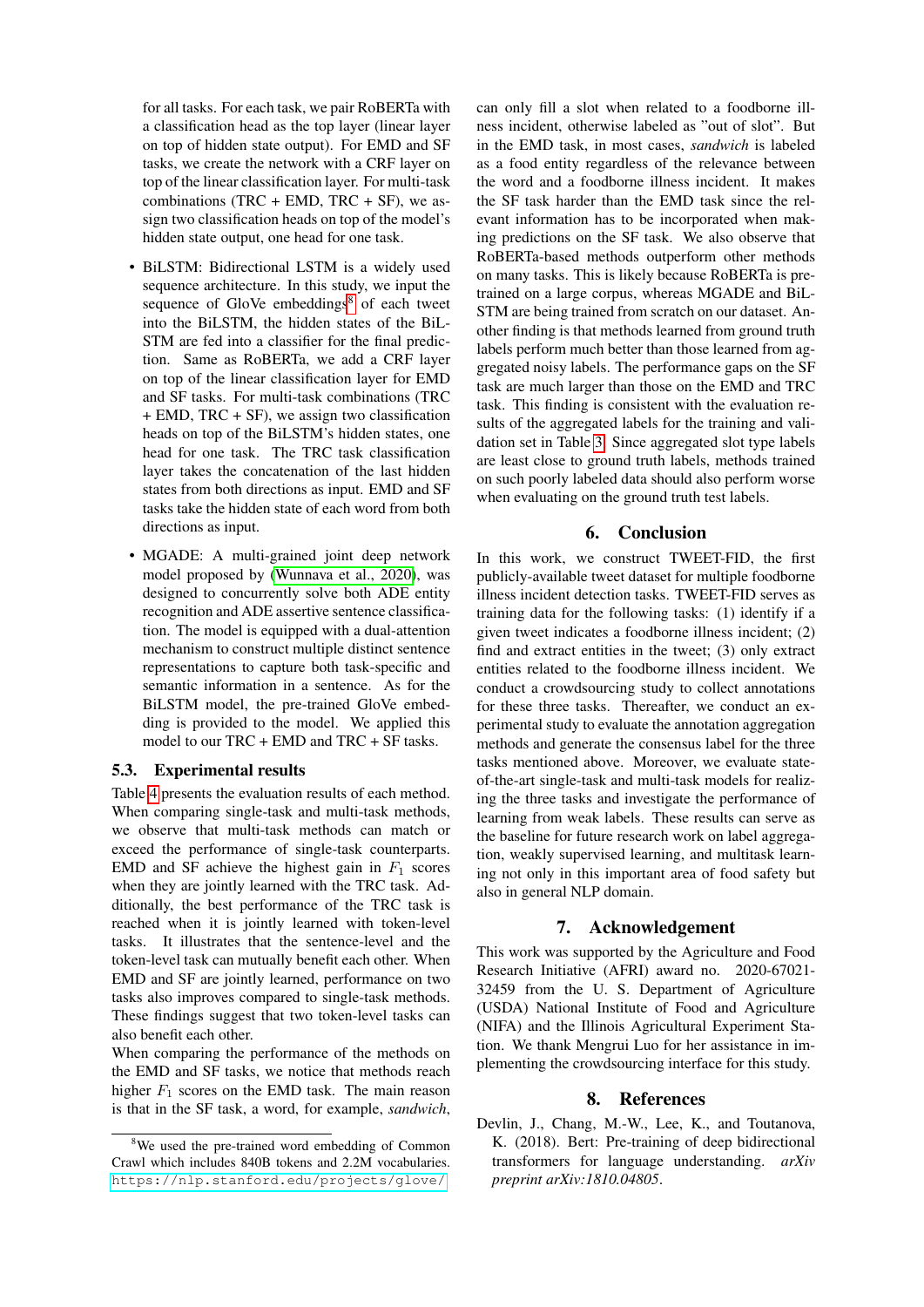- <span id="page-8-6"></span>Effland, T., Lawson, A., Balter, S., Devinney, K., Reddy, V., Waechter, H., Gravano, L., and Hsu, D. (2018). Discovering foodborne illness in online restaurant reviews. *Journal of the American Medical Informatics Association*, 25(12):1586–1592.
- <span id="page-8-15"></span>Ghenai, A. and Mejova, Y. (2017). Catching zika fever: Application of crowdsourcing and machine learning for tracking health misinformation on twitter. In *2017 IEEE International Conference on Healthcare Informatics (ICHI)*, pages 518–518. IEEE.
- <span id="page-8-9"></span>Graves, A., Mohamed, A.-r., and Hinton, G. (2013). Speech recognition with deep recurrent neural networks. In *2013 IEEE international conference on acoustics, speech and signal processing*, pages 6645–6649. Ieee.
- <span id="page-8-13"></span>Haotian, H., Jinfeng, J., Dongbo, W., and Sanhong, D. (2021). An integrated platform for food safety incident entities based on deep learning. *Data Analysis and Knowledge Discovery*, 5(3):12–24.
- <span id="page-8-11"></span>Harris, J. K., Mansour, R., Choucair, B., Olson, J., Nissen, C., and Bhatt, J. (2014). Health department use of social media to identify foodborne illness—chicago, illinois, 2013–2014. *MMWR. Morbidity and mortality weekly report*, 63(32):681.
- <span id="page-8-12"></span>Harris, J. K., Hawkins, J. B., Nguyen, L., Nsoesie, E. O., Tuli, G., Mansour, R., and Brownstein, J. S. (2017). Research brief report: using twitter to identify and respond to food poisoning: The food safety stl project. *Journal of Public Health Management and Practice*, 23(6):577.
- <span id="page-8-3"></span>Harrison, C., Jorder, M., Stern, H., Stavinsky, F., Reddy, V., Hanson, H., Waechter, H., Lowe, L., Gravano, L., and Balter, S. (2014). Using online reviews by restaurant patrons to identify unreported cases of foodborne illness—new york city, 2012– 2013. *MMWR. Morbidity and mortality weekly report*, 63(20):441.
- <span id="page-8-1"></span>Hoffmann, S. and Scallan Walter, E. (2020). Acute complications and sequelae from foodborne infections: informing priorities for cost of foodborne illness estimates. *Foodborne pathogens and disease*, 17(3):172–177.
- <span id="page-8-17"></span>Krippendorff, K. (2011). Computing krippendorff's alpha-reliability.
- <span id="page-8-8"></span>Liu, Y., Ott, M., Goyal, N., Du, J., Joshi, M., Chen, D., Levy, O., Lewis, M., Zettlemoyer, L., and Stoyanov, V. (2019). Roberta: A robustly optimized bert pretraining approach. *arXiv preprint arXiv:1907.11692*.
- <span id="page-8-14"></span>Paun, S. and Simpson, E. (2021). Aggregating and learning from multiple annotators. In *Proceedings of the 16th Conference of the European Chapter of the Association for Computational Linguistics: Tutorial Abstracts*, pages 6–9.
- <span id="page-8-4"></span>Sadilek, A., Kautz, H., DiPrete, L., Labus, B., Portman, E., Teitel, J., and Silenzio, V. (2016). Deploying nemesis: Preventing foodborne illness by data

mining social media. In *Twenty-Eighth IAAI Conference*.

- <span id="page-8-0"></span>Scallan, E., Hoekstra, R. M., Angulo, F. J., Tauxe, R. V., Widdowson, M.-A., Roy, S. L., Jones, J. L., and Griffin, P. M. (2011). Foodborne illness acquired in the united states—major pathogens. *Emerging infectious diseases*, 17(1):7.
- <span id="page-8-2"></span>Scharff, R. L. (2018). The economic burden of foodborne illness in the united states. In *Food safety economics*, pages 123–142. Springer.
- <span id="page-8-5"></span>Schomberg, J. P., Haimson, O. L., Hayes, G. R., and Anton-Culver, H. (2016). Supplementing public health inspection via social media. *PloS one*, 11(3):e0152117.
- <span id="page-8-7"></span>Simpson, E. and Gurevych, I. (2019). A bayesian approach for sequence tagging with crowds. In *Proceedings of the 2019 Conference on Empirical Methods in Natural Language Processing and the 9th International Joint Conference on Natural Language Processing (EMNLP-IJCNLP)*, pages 1093–1104, Hong Kong, China, nov. Association for Computational Linguistics.
- <span id="page-8-10"></span>Wunnava, S., Qin, X., Kakar, T., Kong, X., and Rundensteiner, E. (2020). A dual-attention network for joint named entity recognition and sentence classification of adverse drug events. In *Findings of the Association for Computational Linguistics: EMNLP 2020*, pages 3414–3423, Online, November. Association for Computational Linguistics.
- <span id="page-8-18"></span>Zheng, Y., Li, G., Li, Y., Shan, C., and Cheng, R. (2017). Truth inference in crowdsourcing: Is the problem solved? *Proceedings of the VLDB Endowment*, 10(5):541–552.
- <span id="page-8-16"></span>Zong, S., Baheti, A., Xu, W., and Ritter, A. (2020). Extracting covid-19 events from twitter. *arXiv preprint arXiv:2006.02567*.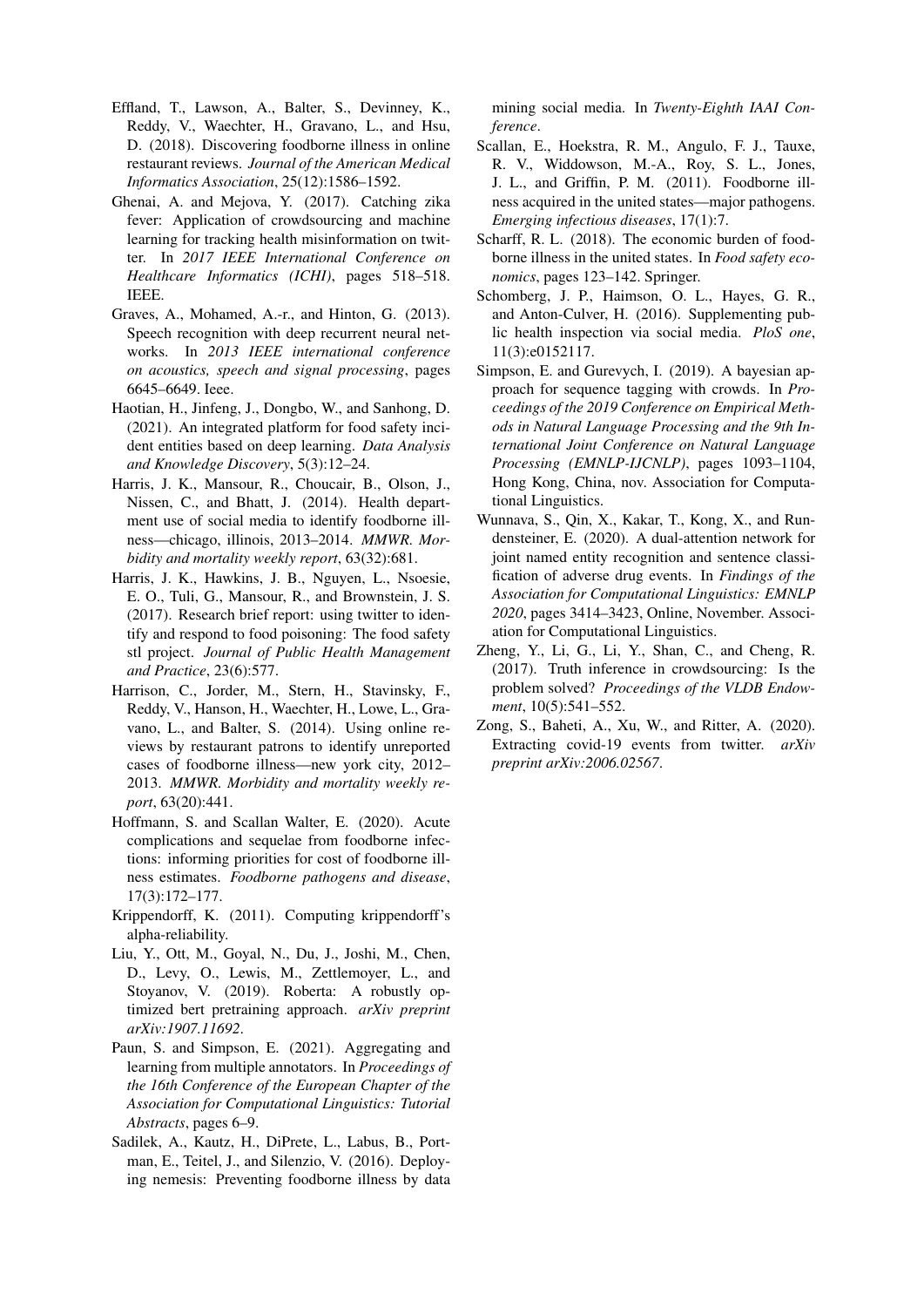# A. Appendix

|        |              | Train | Validation | <b>Test</b> | <b>Full Set</b> |
|--------|--------------|-------|------------|-------------|-----------------|
|        | Food         | 1032  | 133        | 125         | 1209            |
|        | Location     | 681   | 72         | 80          | 833             |
| Entity | Symptom      | 1160  | 147        | 157         | 1464            |
|        | Other        | 2324  | 292        | 288         | 2904            |
|        | <b>Total</b> | 5197  | 644        | 650         | 6491            |
|        | What         | 408   | 47         | 61          | 516             |
|        | Where        | 432   | 44         | 53          | 529             |
| Slot   | Symptom      | 377   | 43         | 60          | 480             |
|        | Key          | 1117  | 142        | 140         | 1399            |
|        | Total        | 2334  | 276        | 314         | 2924            |

A.1. Statistics of entities and slots for the aggregated labels

Table 5: Statistics of entity types and slot types for the expert labels

|        |              | Train | Validation |
|--------|--------------|-------|------------|
|        | Food         | 948   | 121        |
|        | Location     | 746   | 78         |
| Entity | Symptom      | 1103  | 138        |
|        | Other        | 2294  | 292        |
|        | <b>Total</b> | 5091  | 629        |
|        | What         | 535   | 56         |
|        | Where        | 447   | 47         |
| Slot   | Symptom      | 608   | 71         |
|        | Key          | 1599  | 211        |
|        | Total        | 3189  | 385        |

Table 6: Statistics of entity types and slot types for the majority voting labels

# A.2. Experiment implementation details

We implement the code of BSC-seq  $9$  to aggregate crowdsourced entity sequence data. The code is licensed under Apache-2.0 License.

We use the pre-trained RoBERTa-base model from the "Transformers" library<sup>[10](#page-9-1)</sup>, which is licensed under Apache-2.0 License. For MGADE, we used the implementation from [https://github.com/swu](https://github.com/swunnava20/mgade) [nnava20/mgade](https://github.com/swunnava20/mgade), which is licensed under MIT License. All experiments are run on a A100 GPU.

For every task, we report the average evaluation results on the test dataset of each model from 5 random initialization. RoBERTa-based and BiLSTM-based methods

|        |              | Train | Validation |
|--------|--------------|-------|------------|
|        | Food         | 1072  | 139        |
|        | Location     | 898   | 96         |
| Entity | Symptom      | 1439  | 175        |
|        | Other        | 2412  | 298        |
|        | <b>Total</b> | 5821  | 708        |
|        | What         | 586   | 62         |
|        | Where        | 549   | 67         |
| Slot   | Symptom      | 750   | 88         |
|        | Key          | 1649  | 209        |
|        | Total        | 3534  | 426        |

Table 7: Statistics of entity types and slot types for the BSC aggregated labels

are trained with 20 epochs. We used the Adam optimizer for RoBERTa and BiLSTM. We searched for best learning rate for RoBERTa-based and BiLSTM-based method in the set of  $\{1^{-5}, 1^{-4}, 1^{-3}\}$  based on results on validation set. After searching, we determine the initial learning rate of RoBERTa is  $1^{-5}$ , for BiLSTM, the learning rate is  $1^{-3}$ .

When implementing RoBERTa/BiLSTM methods on TRC + EMD/SF tasks, we define a joint loss function in the training process upon the losses specified for different sub-tasks as follows:

$$
J(\theta) = J_{TRC} + \lambda J_{EMD/SF}.
$$
 (1)

Here,  $J_{TRC}$  and  $J_{EMD/SF}$  are cross-entropy losses. We introduce a hyper-parameter  $\lambda$  into the joint loss to strike a balance between TRC and EMD/SF task. We search for best  $\lambda$  from the set of {0.1, 1, 10, 100} on validation set. After searching, we found the best  $\lambda$ is 10. For the MGADE method, the learning rate is  $1 \times 10^{-3}$ . For EMD + SF task, we define a similar joint loss function without  $\lambda$  term.

More details about model configurations are available at our code repository<sup>[11](#page-9-2)</sup>.

# A.3. License

The person in request ("the user") may receive and use TWEET-FID ("the dataset") only after accepting and agreeing to both the Twitter Terms of Service, Privacy Policy, Developer Agreement, and Developer Policy and the following terms and conditions:

# Commercial and academic use

The dataset is made available for non-commercial purposes only. Any commercial use of this data is forbidden.

### Redistribution

<span id="page-9-0"></span><sup>9</sup>[https://github.com/UKPLab/arxiv2018](https://github.com/UKPLab/arxiv2018-bayesian-ensembles) [bayesian-ensembles](https://github.com/UKPLab/arxiv2018-bayesian-ensembles)

<span id="page-9-1"></span><sup>10</sup>[https://github.com/huggingface/trans](https://github.com/huggingface/transformers) [formers](https://github.com/huggingface/transformers)

<span id="page-9-2"></span><sup>11</sup><https://github.com/ruofanhu/Tweet-FID>